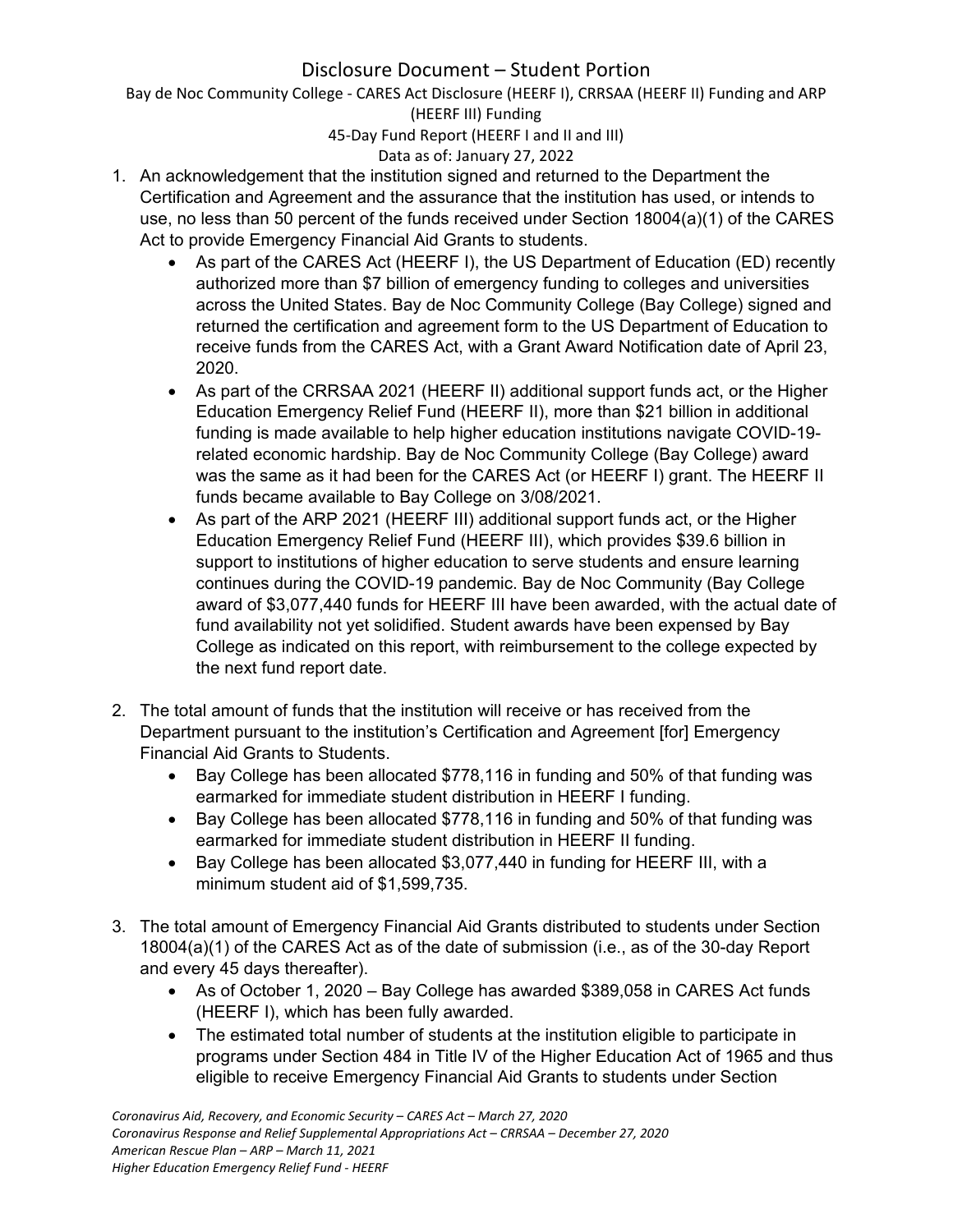Bay de Noc Community College ‐ CARES Act Disclosure (HEERF I), CRRSAA (HEERF II) Funding and ARP (HEERF III) Funding

45‐Day Fund Report (HEERF I and II and III)

## Data as of: January 27, 2022

18004(a)(1) of the CARES Act. During our assessment of student eligibility, we determined that 838 currently enrolled Bay College students met the criteria set by ED. The following metrics were used to determine student eligibility: currently enrolled students that meet Title IV aid eligibility.

- As of November 4, 2021 Bay College has awarded \$389,058 in CRRSAA Act funds (HEERF II).
- As of January 27, 2022 Bay College has awarded \$1,599,735 in ARP Act funds (HEERF III).
- 4. The total number of students who have received an Emergency Financial Aid Grant to students under Section 18004(a)(1) of the CARES Act.
	- As of the final reporting date, October 1, 2020, 488 students have been awarded funds through the CARES Act funding (HEERF I).
	- As of this reporting date, November 4, 2021, 721 students have been awarded funds through the CRRSAA Act funding (HEERF II).
	- As of this reporting date, January 27, 2022, 1,560 students have been awarded funds through the ARP Act funding (HEERF III).
- 5. Different methodology was used for the distribution of monies provided through the various grant cycles:
	- CARES Act (HEERF I):
		- i. The method(s) used by the institution to determine which students receive Emergency Financial Aid Grants and how much they would receive under Section 18004(a)(1) of the CARES (HEERF I) Act.
		- ii. Bay College set a limit of \$1,000 for CARES award per student.
		- iii. Students submit application indicating their expenses for technology, internet access, course materials, living expenses, childcare, housing, and other expense, along with being asked to explain how their family support may have been reduced and any financial impact to the student's Bay College enrollment.
		- iv. College financial aid office reviews applications continuously and verifies eligibility. Once determined eligible, awards are determined based on application submissions with total award determined based on expenses submitted up to the limit of \$1,000.
	- CRRSAA (HEERF II):
		- i. Students who are Federal Pell Grant eligible in the winter 2021 semester were prioritized by automatically awarding a HEERF II/CRRSAA grant. Students with a zero EFC were awarded \$550 and all other Federal Pell Grant eligible students were awarded \$500.
		- ii. After these initial awards were given, an application was opened to all other enrolled students with a FAFSA form on file.
		- iii. Students can only receive one award within the winter semester.
	- ARP (HEERF III):
		- i. For the Summer 2021 semester, HEERF III awards were based off a block grant.
			- 1. Students with a zero EFC received \$350
			- 2. Students with a Pell Eligible EFC (1-5711) received \$300
			- 3. Students with and EFC above Pell eligibility received \$250

*Coronavirus Aid, Recovery, and Economic Security – CARES Act – March 27, 2020 Coronavirus Response and Relief Supplemental Appropriations Act – CRRSAA – December 27, 2020 American Rescue Plan – ARP – March 11, 2021 Higher Education Emergency Relief Fund ‐ HEERF*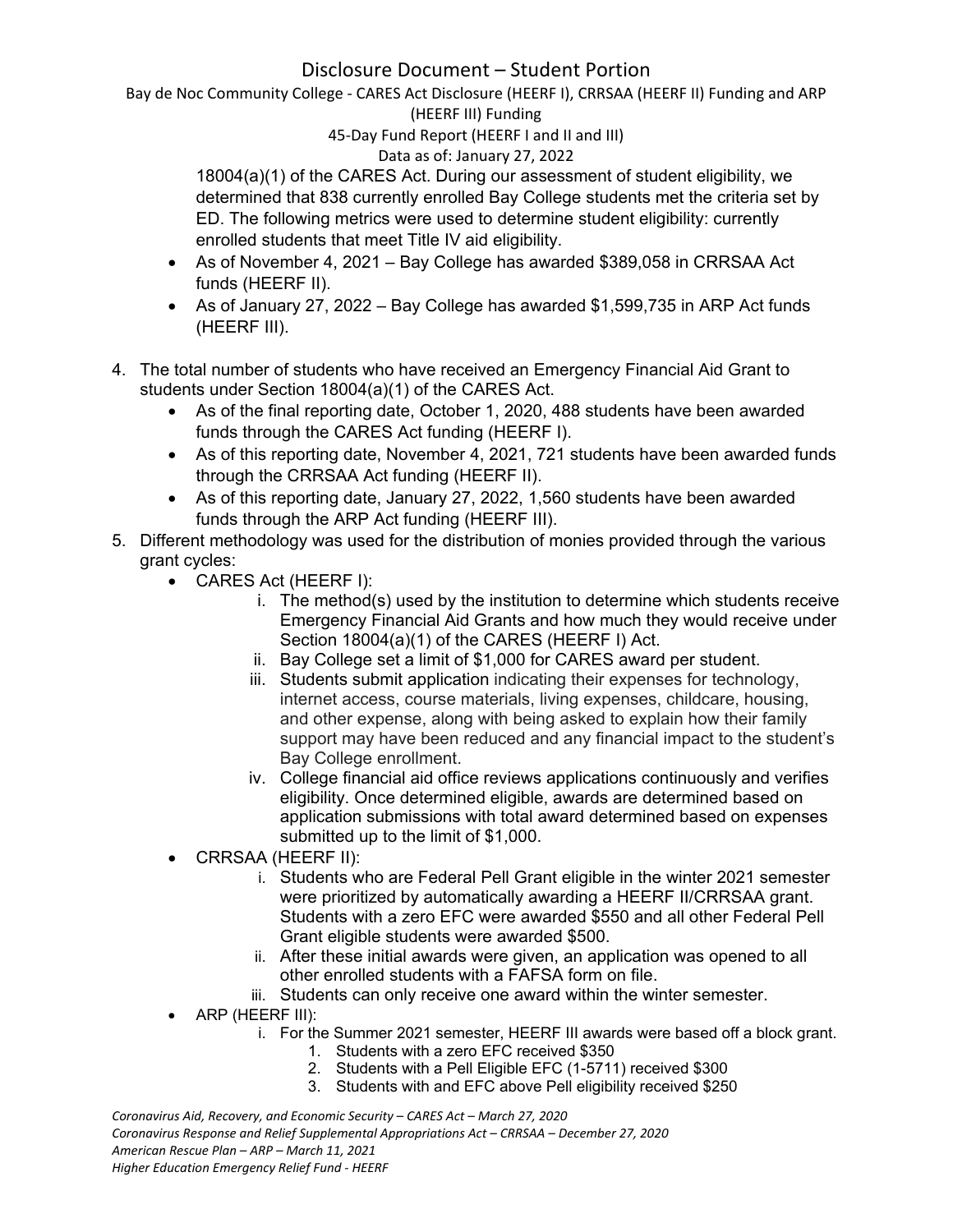Bay de Noc Community College ‐ CARES Act Disclosure (HEERF I), CRRSAA (HEERF II) Funding and ARP

#### (HEERF III) Funding

45‐Day Fund Report (HEERF I and II and III)

#### Data as of: January 27, 2022

- ii. For the fall 2021 semester, an application approach has been implemented to award student funds, with three award amounts determined by student data, with awards in the amount of \$510, \$610 and \$710 based as determined by the financial aid rules implemented for awarding of these funds.
- iii. For the winter 2022 semester, an application approach has been implemented to award student funds, with three award amounts determined by student data, with awards in the amount of \$650, \$750 and \$850 based as determined by the financial aid rules implemented for awarding of these funds.
- As of this filing January 28, 2022, All HEERF I, II, and III funds have been awarded to students.
- 6. Any instructions, directions, or guidance provided by the institution to students concerning the Emergency Financial Aid Grants.
	- Institution provided press release for all students and community that was published on the website and in the local media.

### *Bay College to Receive Funds from CARES Act*

 *Bay College has been awarded, through the Congress approved CARES (Coronavirus Aid, Relief and Economic Security) Act, \$778,116 in relief funds to assist with costs linked to the significant impact due to the Coronavirus Pandemic.*

*One half of that amount (\$389,058) will provide emergency financial aid grants directly to Bay College students for authorized expenses related to the disruption of campus operations due to coronavirus. Students must meet qualification guidelines including have filed a Free Application for Federal Student Aid (FAFSA) and have eligibility for federal student aid.* 

*Qualified current students who have been adversely impacted due to the COVID-19 pandemic can apply for emergency financial aid grants with the college. Such expenses could include food, housing, course materials, technology, health care, and child care. Students who qualify will be receiving a Bay College email communication about applying for these grant funds, and monies will be distributed on a first come, first serve basis. "Our mission is to help as many students as possible continue their studies with confidence and tools for success." quoted Travis Blume, VP of Student Services.*

*Students can complete the CARES Emergency Grant Form at https://mybay.baycollege.edu/ICS/Current\_Students/ and can contact the Financial Aid office by phone at 906-217-4020 or Email financialaid@baycollege.edu with any additional questions.*

*The remaining half of the relief funds are designated for institutional reimbursement of costs associated with significant changes to the delivery of instruction, which include transitioning from face-to-face classes to all online classes, due to the coronavirus. The funds will become available to Bay College on a reimbursement of costs basis and the expenses must be incurred before Bay College can receive the funds and disbursed within one year.*